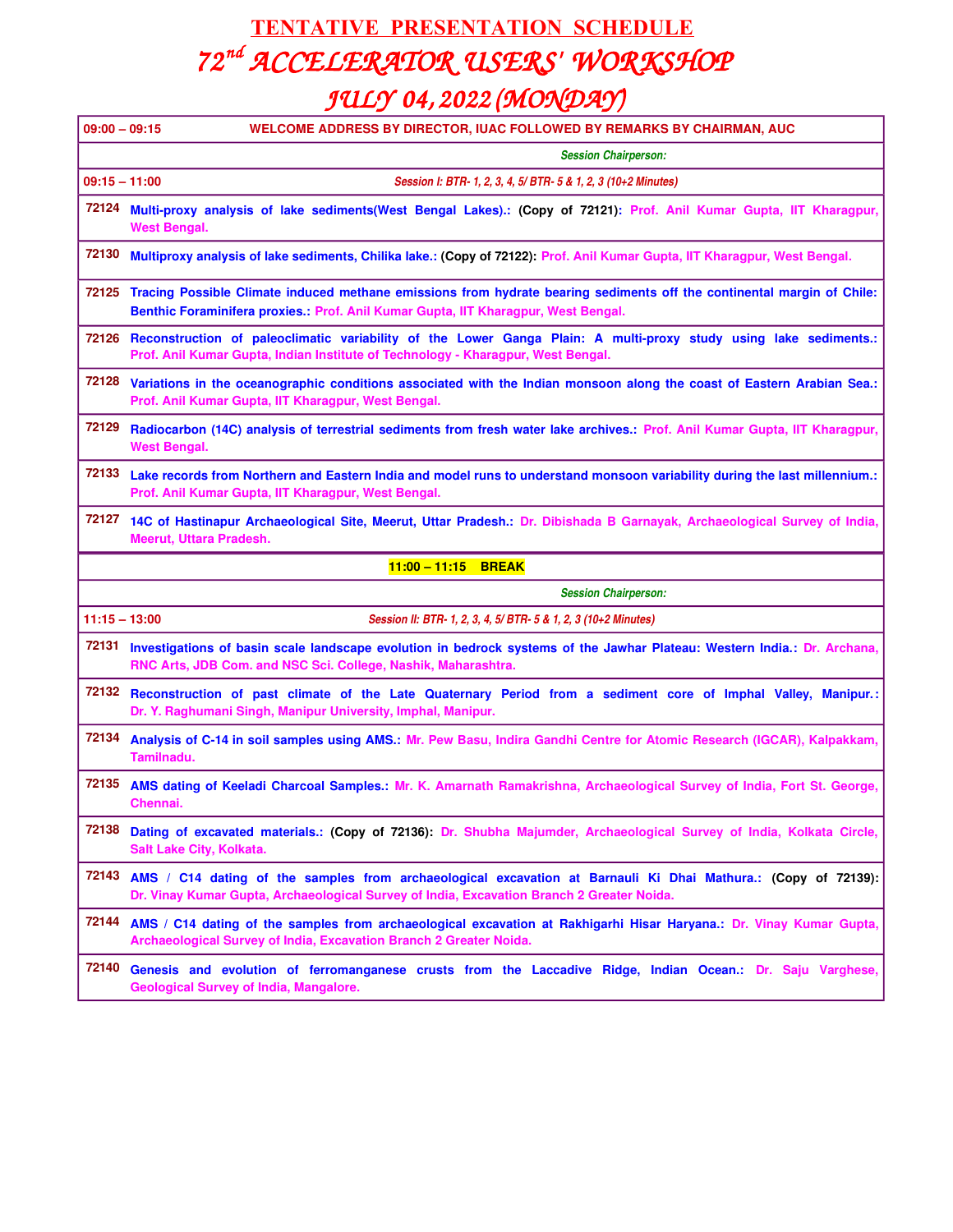|                 | 13:00 - 14:00 BREAK                                                                                                                                                                                                              |
|-----------------|----------------------------------------------------------------------------------------------------------------------------------------------------------------------------------------------------------------------------------|
|                 | <b>Session Chairperson:</b>                                                                                                                                                                                                      |
| $14:00 - 16:00$ | Session III: BTR- 1, 2, 3, 4, 5/ BTR- 5 & 1, 2, 3 (10+2 Minutes)                                                                                                                                                                 |
|                 | 72142 Constraining the paleoclimate, past eruptive events of active volcanic arc and sources of sediments in South Andaman Sea.:<br>Dr. Saju Varghese, Geological Survey of India, Mangalore.                                    |
| 72141           | C-14 dating of sediment cores from the Eastern Arabian Sea.: Dr. Sushant Suresh Naik, CSIR-National Institute of<br>Oceanography, Dona Paula, Goa.                                                                               |
| 72145           | AMS 14C dating of Lake Sediments.: Prof. Anil Kumar Gupta, IIT Kharagpur, West Bengal.                                                                                                                                           |
| 72146           | Paleoclimatic and palaeoceanographic variability in Bay of Bengal.: Dr. Komal Verma, Banaras Hindu University, Varanasi.                                                                                                         |
| 72147           | Study of age of Uranium contaminated ground water using C-14 based Accelerator Mass<br>Spectrometry.:<br>Prof. Alok Srivastava, Panjab University Chandigarh.                                                                    |
| 72154           | Quantification of fossil fuel CO2 and methane using radiocarbon measurements in atmospheric air in Megacity Delhi.:<br>Mr. Rajveer Sharma, Inter University Accelerator Centre, New Delhi.                                       |
| 72155           | Radiocarbon based source apportionment study of particulate and dissolved organic carbon in rainwater in Megacity Delhi.:<br>Mr. Rajveer Sharma, Inter University Accelerator Centre, New Delhi.                                 |
| 72149           | Plaleochannels of the Ghaghra River in the Himalayan foreland basin: Evolution, paleoclimate and palaeodenudation<br>aspects.: Dr. Mahadev, IUAC, New Delhi.                                                                     |
| 72151           | Depth verses age from bioarchaeological record at World Heritage site of Dholavira.: Dr. Sharada Channarayapatna,<br>Indian Institute of Technology Gandhinagar, Palaj, Gandhinagar.                                             |
| 72152           | Chronology of sediment cores based on AMS C-14 dating of foraminifera.: Mrs. Maria Hilda D.M. Joao, CSIR-National Institute<br>of Oceanography, Dona Paula, Panjim, Goa.                                                         |
|                 | 16:00 - 16:15 BREAK                                                                                                                                                                                                              |
|                 | <b>Session Chairperson:</b>                                                                                                                                                                                                      |
| $16:15 - 17:30$ | Session IV: BTR- 1, 2, 3, 4, 5/ BTR- 5 & 1, 2, 3 (10+2 Minutes)                                                                                                                                                                  |
| 72156           | Reconstruction of holocene monsoon circulation and glacier varibility from the lake sediments, Himalayas.: Dr. Om Kumar,<br>Lakshmibai College, University of Delhi, Delhi.                                                      |
| 72158           | AMS dating of Charcoal, husk of paddy and bones of Adichanallur Site, Thoothukudi District, Tamil Nadu.: (Copy of 72157):<br>Dr. Arunraj T, Archaeological Survey of India, Trichy Circle, Trichy.                               |
|                 | 72161 Distribution and ecology of diatoms in the sediments of Tsumang Lake and Nsonji Lake, Nagaland, North-East, India.:<br>Dr. Shaik Mohammad Hussain, University of Madras, Chennai, Tamil Nadu.                              |
| 72162           | Land-marine interaction changes and palaeoenvironment reconstruction form the Great Rann of Kachchh basin, Western<br>India.: Dr. Niteshkumar N. Khonde, Birbal Sahni Institute of Palaeosciences (BSIP), Lucknow.               |
| 72169           | Provenance and paleoclimatic study of eastern part of Great Rann of Kachchh.: Dr. Niteshkumar N. Khonde,<br><b>Birbal Sahni Institute of Palaeosciences, Lucknow.</b>                                                            |
| 72163           | Tectono-sedimentary evolution of Champhai block of Mizoram Northeast India and its implications on the closure of the<br>paleolake.: Dr. Raghupratim Rakshit, Pachhunga University College, Mizoram University, Aizawl, Mizoram. |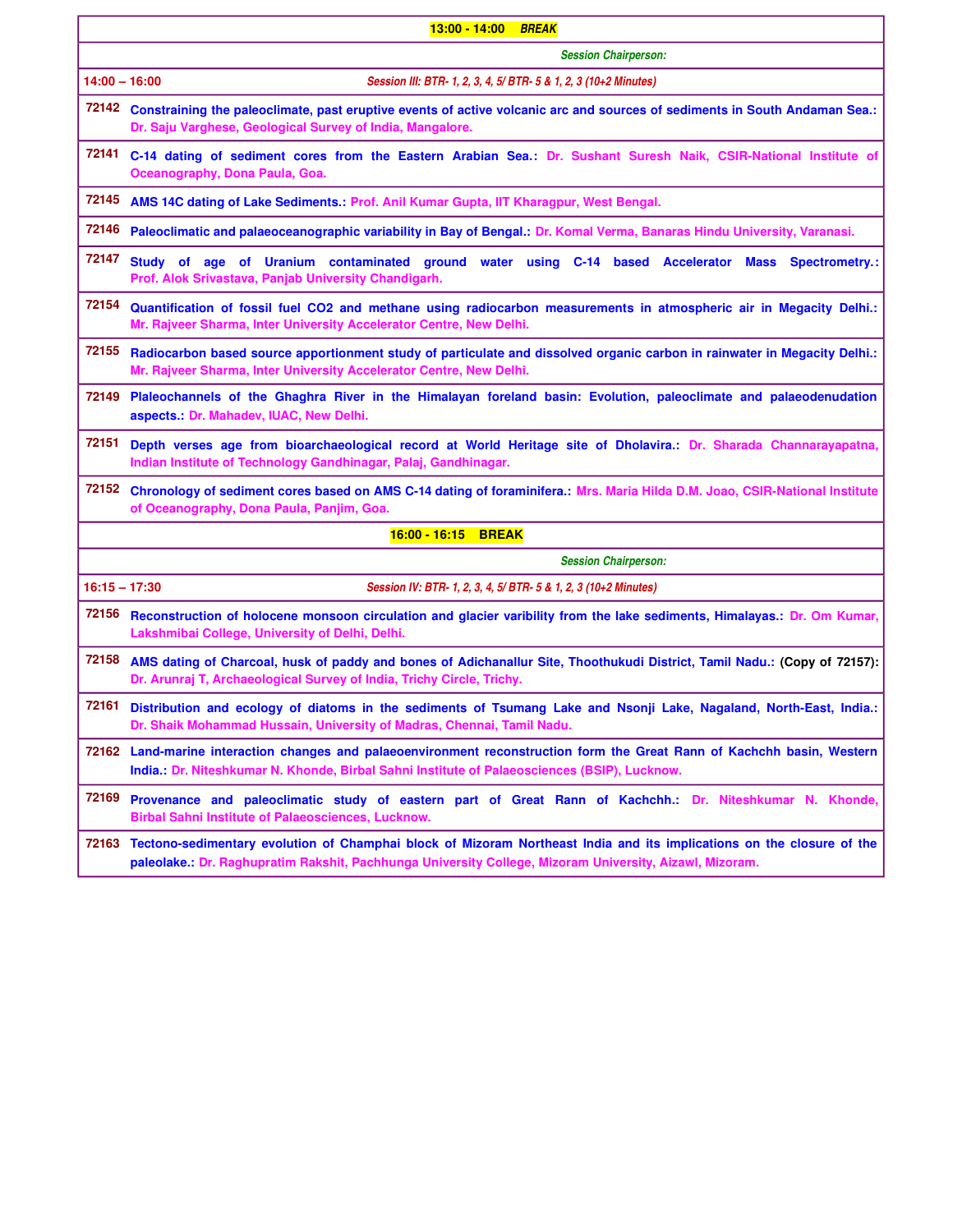## *72 nd ACCELERATOR USERS' WORKSHOP*

### *JULY 05, 2022 (TUESDAY)*

|                                                                                   | <b>Session Chairperson:</b>                                                                                                                                                                                                                                                   |
|-----------------------------------------------------------------------------------|-------------------------------------------------------------------------------------------------------------------------------------------------------------------------------------------------------------------------------------------------------------------------------|
| Session I: BTR- 1, 2, 3, 4, 5/ BTR- 5 & 1, 2, 3 (10+2 Minutes)<br>$09:15 - 11:00$ |                                                                                                                                                                                                                                                                               |
| 72164                                                                             | Exploration of meteoric and in-situ cosmogenic radionuclide (CRN) dating Application: Middle and Early Pleistocene<br>contexts in India.: Dr. Madhav Krishna Murari, Inter University Accelerator Centre, New Delhi.                                                          |
| 72165                                                                             | Geochronology of fluvial terrace sequences of Tuirial and Tuirini River basins of Mizoram, NE India: Reconstructing<br>quaternary tectono-sedimentary modelling of Mizoram Fold Belt.: Dr. Koduru Srinivasa Rao, Mizoram University, Aizawl,<br>Mizoram.                      |
| 72166                                                                             | Implications of geochronologic analysis on the uplift rate of the foothills of Naga-Schuppen Belt of Northeast, India.:<br>Ms. Farha Zaman, Dibrugarh University, Assam.                                                                                                      |
| 72168                                                                             | Origin of ophicarbonate in the Naga-Hill and Andaman ophiolites: Implication for atmospheric CO2 sequestration and deep<br>carbon cycle.: Dr. Oinam Kingson Singh, Banaras Hindu University, Varanasi, Uttar Pradesh.                                                         |
| 72171                                                                             | The study of the depositional environment and paleoclimate of Late Quaternary deposits in North East India.:<br>Mr. Koushik Saha, University of North Bengal, Siliguri, West Bengal.                                                                                          |
| 72202                                                                             | Evolution of the Mahi River Basin: Insights from the Tectonic Geomorphology.: Ms. Gitanjali Waman Bramhankar<br>C/o. Dr. Pramodkumar Shivajirao Hire, HPT Arts and RYK Science college, Nashik, Maharashtra.                                                                  |
| 72204                                                                             | Paleoclimatic inferences from southern Indian lakes - a multiproxy high-resolution approach.: Ms. Yamuna Sali A S<br>C/o Dr. Anish Kumar Warrier, Manipal Institute of Technology, Manipal Academy of Higher Education, Manipal, Udupi,<br>Karnataka.                         |
| 72209                                                                             | A high resolution study on the Indian monsoonal system of the Western Bay of Bengal, a multiproxy approach.:<br>Ms. Veena G Viswam, C/o. Dr. N. R. Nisha, Micropaleontological Laboratory, School Of Marine Sciences, Cochin University<br>Of Science And Technology, Cochin. |
|                                                                                   |                                                                                                                                                                                                                                                                               |
|                                                                                   | 11:00 - 11:15 BREAK                                                                                                                                                                                                                                                           |
|                                                                                   | <b>Session Chairperson:</b>                                                                                                                                                                                                                                                   |
| $11:15 - 13:00$                                                                   | Session II: BTR- 1, 2, 3, 4, 5/ BTR- 5 & 1, 2, 3 (10+2 Minutes)                                                                                                                                                                                                               |
| 72210                                                                             | Changes in sediment depositional environment at the Carlsberg ridge valley: Inferences on hydrothermal activity.:<br>Ms. Sambhabana Lenka C/o Dr. Pratima M. Kessarkar, CSIR-National Institute of Oceanography, Dona Paula Goa.                                              |
| 72211                                                                             | A high resolution study on the Indian monsoonal system of the Western Bay of Bengal, a multiproxy approach.:<br>Ms. Divya Verma C/o Dr. Pawan Govil, Birbal Sahni Institute of Palaeosciences (BSIP), Lucknow.                                                                |
| 72212                                                                             | Millennial scale variability of Sea Surface Temperature and Productivity in the South Eastern Arabian sea during late<br>pleistocene.: Ms. Anjana Gireesh S C/o Dr. Ajayakumar P, Cochin University of Science And Technology, Kochi, Kerala.                                 |
| 72213                                                                             | Characterization of basin scale landscape development through morphometric analysis - A case study of the<br>Thamirabharani river basin, Southern India.: Ms. Athira Pramod C/o Dr. M. Ramkumar, Periyar University, Salem, Tamilnadu.                                        |
| 72214                                                                             | Tectono-geomorphic evolution of Vaigai River basin, South India; implications of tectonics and climate Ms. Juni K J<br>C/o Dr. M. Ramkumar, Periyar University, Salem, Tamilnadu.                                                                                             |
| 72223                                                                             | Reconstruction of atmospheric pCO2 across the Mid-Pleistocene Transition and establishing 7Li of epi- and in-faunal<br>benthic foraminifera as bottom water pH proxy.: Mr. I V Satya Chanakya C/o Dr. Sambuddha Misra, Indian Institute of<br>Science, Bangalore.             |
| 72224                                                                             | Landscape evolution, Sediment characterization & Climatic variability during Quaternary in the Karewa sequence of Kashmir<br>Valley, India.: Mr. Shirish Verma C/o Dr. Binita Phartiyal, Birbal Sahni Institute of Palaeosciences, Lucknow, U.P.                              |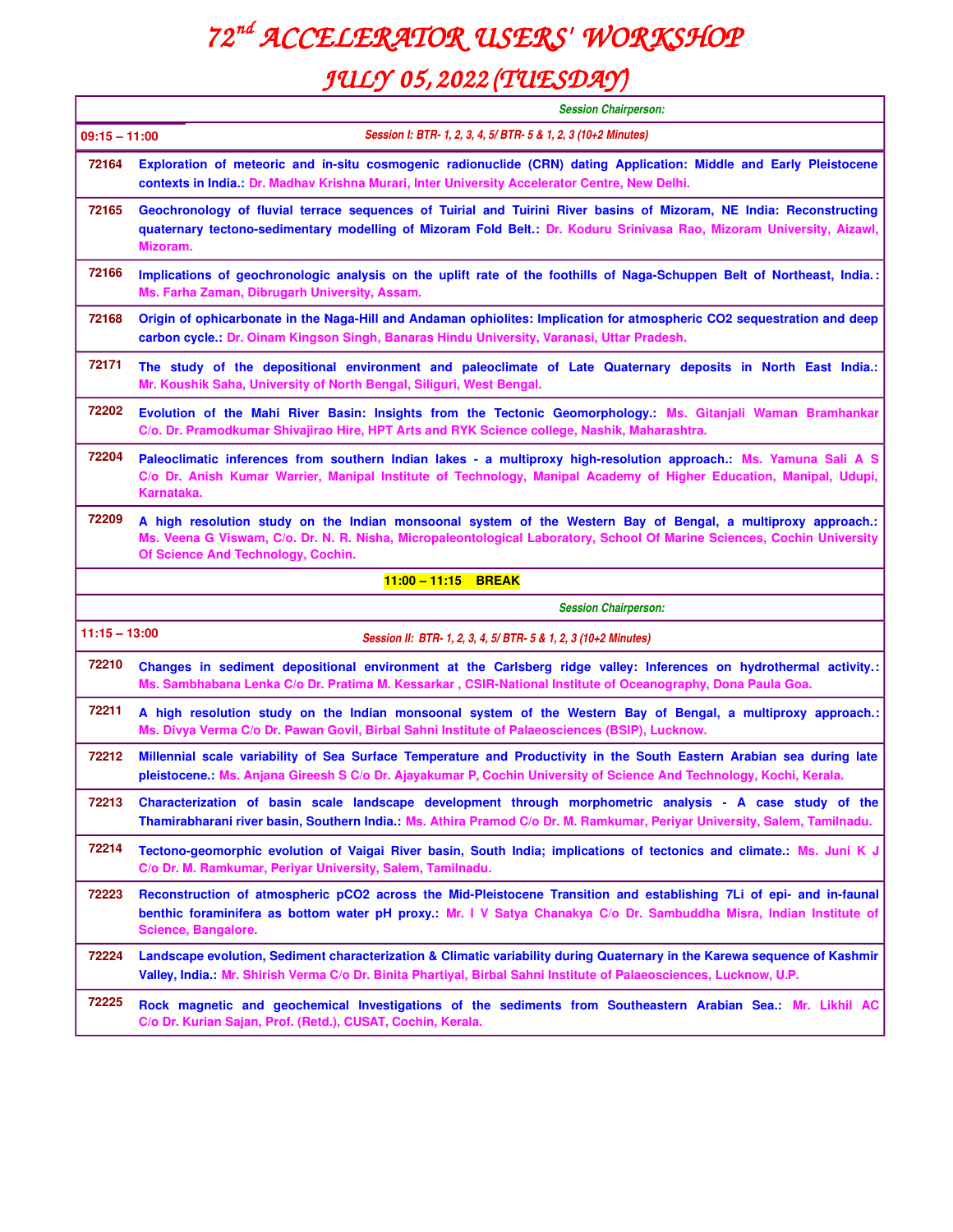| $13:00 - 14:00$<br><b>BREAK</b> |                                                                                                                                                                                                                                                              |
|---------------------------------|--------------------------------------------------------------------------------------------------------------------------------------------------------------------------------------------------------------------------------------------------------------|
|                                 | <b>Session Chairperson:</b>                                                                                                                                                                                                                                  |
| $14:00 - 16:00$                 | Session III: BTR- 1, 2, 3, 4, 5/ BTR- 5 & 1, 2, 3 (10+2 Minutes)                                                                                                                                                                                             |
| 72226                           | Human-climate relationship in the Central Ganga Plain during Late Quaternary: A multi-proxy approach.: Mr. Arvind Tiwari<br>C/o Dr. Binita Phartiyal, BSIP, Lucknow.                                                                                         |
| 72227                           | Multi proxy approach of Indian Summer Monsoon variability during the Holocene in southern India: Evidence from<br>lacustrine sediments.: Ms. Reshma K V C/o Dr. Sandeep K, Central University of Kerala, Tejaswini Hills, Periye, Kerala.                    |
| 72229                           | Study of climate change during the last millennium recorded in selected lakes of NW Himalaya.: Ms. Pooja Chand<br>C/o Dr. B. S. Kotlia, Kumaun University Nainital, Uttarakhand.                                                                             |
| 72230                           | High resolution Holocene monsoon record from the Bay of Bengal.: Ms. Komal Sahadev Shinde C/o Dr. Mohan K.,<br>Vellore Institute of Technology (VIT), Vellore, Tamil Nadu.                                                                                   |
| 72232                           | Radiocarbon dating of sediment cores from Cauvery Delta: A study to understand climate and Land Use.: Ms. Deepthi N<br>C/o Dr. K. Balasubramani, Central University of Tamil Nadu, Neelakudy, Tamil Nadu.                                                    |
| 72233                           | Landscape evolution and basin dynamics of the Cauvery Basin, South India: implications on climate and tectonics.:<br>Ms. AL Fathima C/o Dr. M. Ramkumar, Periyar University, Salem, Tamilnadu.                                                               |
| 72239                           | Tectonic and climatic control on the evolution and sediment transfer in the Sutlej Valley of the Northwestern Himalayas.:<br>Mr. Arindam Biswas C/o Dr. Saptarshi Dey, IIT Gandhinagar, Gujarat.                                                             |
| 72243                           | Reconstruction of Holocene Palaeoclimate record from core samples of Mansar and Surinsar Lakes of Jammu: Using<br>Multiproxy Approach.: (Copy of 72241): Mr. Mohd Imtiaz C/o Dr. Som Nath, University of Jammu, Jammu, Jammu and<br>Kashmir.                 |
| 72312                           | Development of a High Voltage electrode system for measuring charge exchange reaction using ECR at IUAC.:<br>Dr. Abhijit Barthakur, Cotton University, Panbazar, Guwahati, Assam.                                                                            |
|                                 |                                                                                                                                                                                                                                                              |
|                                 | 16:00 - 16:15 BREAK                                                                                                                                                                                                                                          |
|                                 | <b>Session Chairperson:</b>                                                                                                                                                                                                                                  |
| $16:15 - 17:30$                 | Session IV: BTR- 1, 2, 3, 4, 5/ BTR- 5 & 1, 2, 3 (10+2 Minutes)                                                                                                                                                                                              |
| 72120                           | Radiation induced defect studies in ceramic composites for Nuclear reactor applications.: Dr. Sejal Shah, ITER-India, IPR,<br>Ahmedabad, Gujarat.                                                                                                            |
| 72137                           | Exploring the possibility of controllable p-type doping of epitaxial (111)NiO epitaxial layers through ion irradiation.:<br>Prof. Subhabrata Dhar, IIT Bombay, Mumbai.                                                                                       |
| 72148                           | irradiation<br><b>Study</b><br>of<br><b>Radiation</b><br><b>Shielding</b><br><b>Properties</b><br>from<br>ion<br>Bi2O3/polymer<br>on<br>nanocomposite.:<br>Dr. Rajkumar Maroti Lokhande, DNCVPS Shirish Madhukarrao Chaudhari College, Jalgaon, Maharashtra. |
| 72150                           | In vitro study on radio-sensitization effect of functionalized ZnO nanoparticles in photon and ion irradiation of lung cancer<br>cell lines (A549).: Dr. Kalawati Saini, Miranda House, University of Delhi, Delhi.                                          |
| 72153                           | Effect of SHI Induced surface defects and structural changes on physicochemical properties of MXene and their<br>composites.: Dr. Subodh Srivastava, Vevekananda Global University, Jaipur.                                                                  |
| 72159                           | In-situ and post-irradiation structural evolution of monolayer graphene by SHI irradiation: assessment of the environmental<br>effect.: Dr. Sunil Kumar, Ruder Boskovic Institute, Croatia.                                                                  |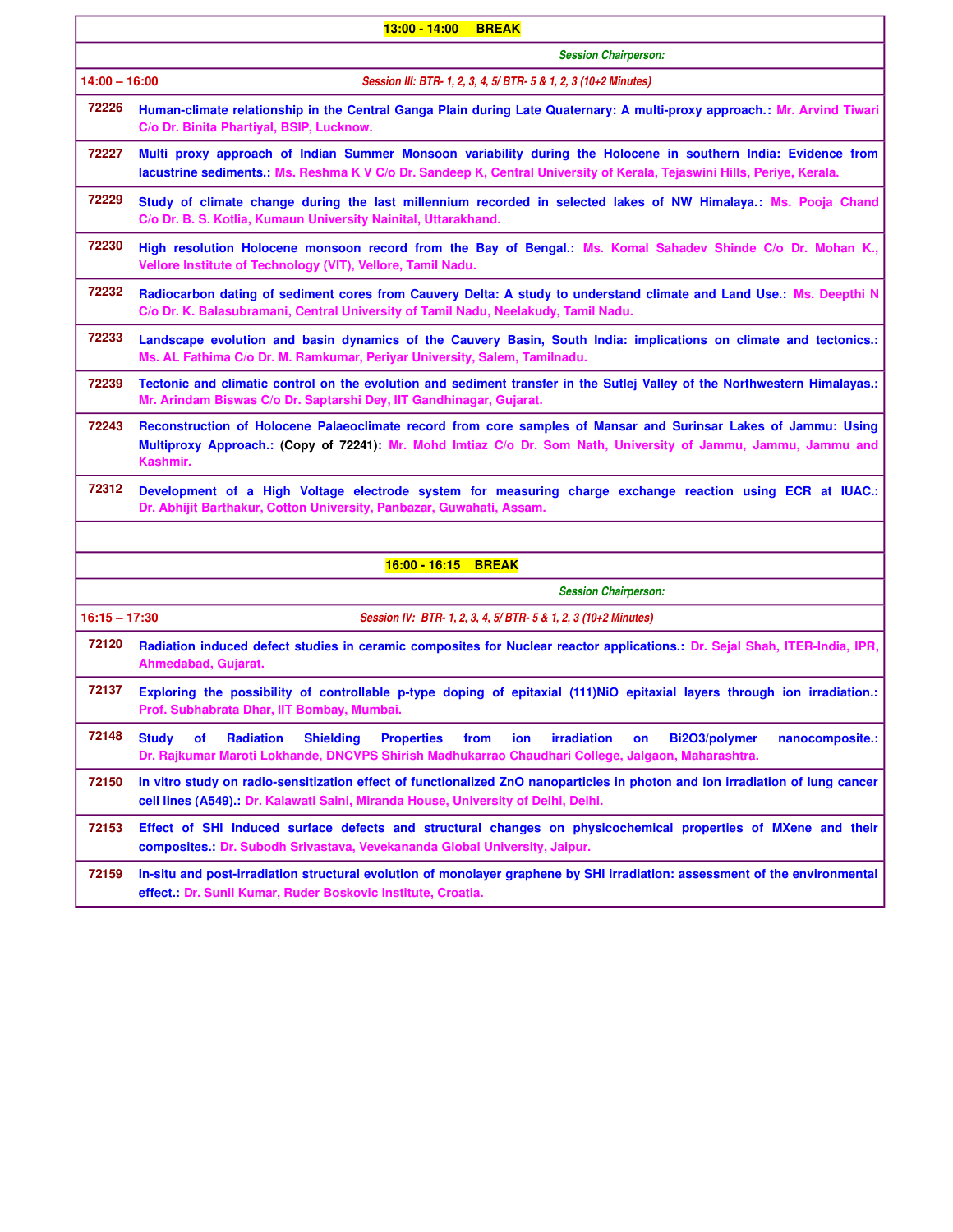# *72 nd ACCELERATOR USERS' WORKSHOP*

#### *JULY 06, 2022 (WEDNESDAY)*

|                 | <b>Session Chairperson:</b>                                                                                                                                                                                                                                    |
|-----------------|----------------------------------------------------------------------------------------------------------------------------------------------------------------------------------------------------------------------------------------------------------------|
| $09:15 - 11:00$ | Session I: BTR- 1, 2, 3, 4, 5/ BTR- 5 & 1, 2, 3 (10+2 Minutes)                                                                                                                                                                                                 |
| 72160           | Ion irradiation induced surface engineering for Enhanced Triboelectric Nanogenerator.: Dr. Bharti, Delhi Technological<br><b>University, New Delhi.</b>                                                                                                        |
| 72167           | Investigation on Exchange Bias modification of Multiferroic Oxide bilayer system by Swift Heavy Ion Irradiation.:<br>Dr. Hysen Thomas, Christian College Chengannur, University of Kerala, Kerala.                                                             |
| 72170           | Investigation of Kr++ and Ar++ ion beam irradiation effects of the Pd/Fe or Co thin film on S(111).:<br>Dr. Jagadish Chandra Mahato, Visva-Bharati, Siksha Bhavana, Santiniketan, Birbhum, West Bengal.                                                        |
| 72203           | Structural, optical, magnetic and transport properties of Transition Metal Doped Tripple Pervoskite.: Mr. Aaqib Rashid<br>C/o Prof. Mohd. Ikram, NIT Srinagar, Jammu and Kashmir.                                                                              |
| 72207           | Defect induced magnetic ordering in ZnO samples using low energy ion beam (Z=2 to 16). Mr. Sheshamani Singh<br>C/o Dr. Neeraj Shukla, NIT Patna, Patna, Bihar.                                                                                                 |
| 72314           | Defect induced magnetism in the Freestanding Borophene sheets using medium energy (1-2 MeV) Nitrogen ion irradiation.:<br>Dr. Neeraj Shukla, NIT Patna, Bihar.                                                                                                 |
| 72215           | Effect of swift heavy ion irradiation on structural, dielectric and magnetic properties of cerium doped ferrite/polyaniline<br>nanocomposites.: Mr. Chandra Shekhar Joshi C/o Prof. R. C. Srivastava, G.B.P.U.A. & T. Pantnagar, Uttarakhand.                  |
| 72216           | Development and energetic ion induced modifications of Doped/Co-Doped Titanium Dioxide thin films for sensor<br>Applications.: Mr. Abhishek Prasad, C/o Prof. R. C. Ramola, Hemvati Nandan Bahuguna Garhwal University, Srinagar,<br>Uttarakhand.              |
|                 | 11:00 - 11:15 BREAK                                                                                                                                                                                                                                            |
|                 | <b>Session Chairperson:</b>                                                                                                                                                                                                                                    |
| $11:15 - 13:00$ | Session II: BTR- 1, 2, 3, 4, 5/ BTR- 5 & 1, 2, 3 (10+2 Minutes)                                                                                                                                                                                                |
| 72219           | Studies on Synthesis, Characterization, Optical and Structural Properties of Transition Metal Oxides and There Applications<br>as Humidity Sensors and Gas Sensors.: Ms. Neetu Yadav C/o Prof. Narendra Kumar Pandey, University of Lucknow, Uttar<br>Pradesh. |
| 72220           | Enhancing room temperature ferromagnetism in pure MoS2 and MoO3 by Ar and Xe ion irradiation.: Ms. Sharmistha Dey<br>C/o Prof. Santanu Ghosh, IIT Delhi, Hauz Khas, New Delhi.                                                                                 |
| 72228           | Investigation of thermoelectric properties of Metal Chalcogenides.: Ms. Anita Bugalia C/o Dr. Vivek Gupta,<br>Guru Jambheshwar University of Science & Technology, Hisar, Haryana.                                                                             |
| 72231           | Studies on Synthesis and Characterization of metal oxide(s) for applications in humidity and gas sensing.:<br>Mr. Amit Kumar Verma C/o Prof. Narendra Kumar Pandey, University of Lucknow, Lucknow, Uttar Pradesh.                                             |
| 72235           | Radiation damage in tungsten nanocomposites using surrogate method of heavy ion beam irradiation.: Ms. Nidhi Pathak<br>C/o Dr. Charu Lata Dube, Central University of Gujarat, Gandhinagar.                                                                    |
| 72242           | Synthesis of plasmonic nanostructures by Ion Bombardment and its application.: Mr. Om Prakash C/o Prof. Santanu Ghosh,<br><b>IIT Delhi, New Delhi.</b>                                                                                                         |
| 72301           | Effect of swift heavy ion irradiation induced strain on spin and orbital ordering in RVO3 thin films $(R = La, Pr, Y)$ .:<br>Prof. Ravi Kumar, National Institute of Technology, H.P.                                                                          |
| 72302           | Ion beam induced modification of structural and electronic properties of 2D MXenes-based thin films.: Dr. Pradip Kumar,                                                                                                                                        |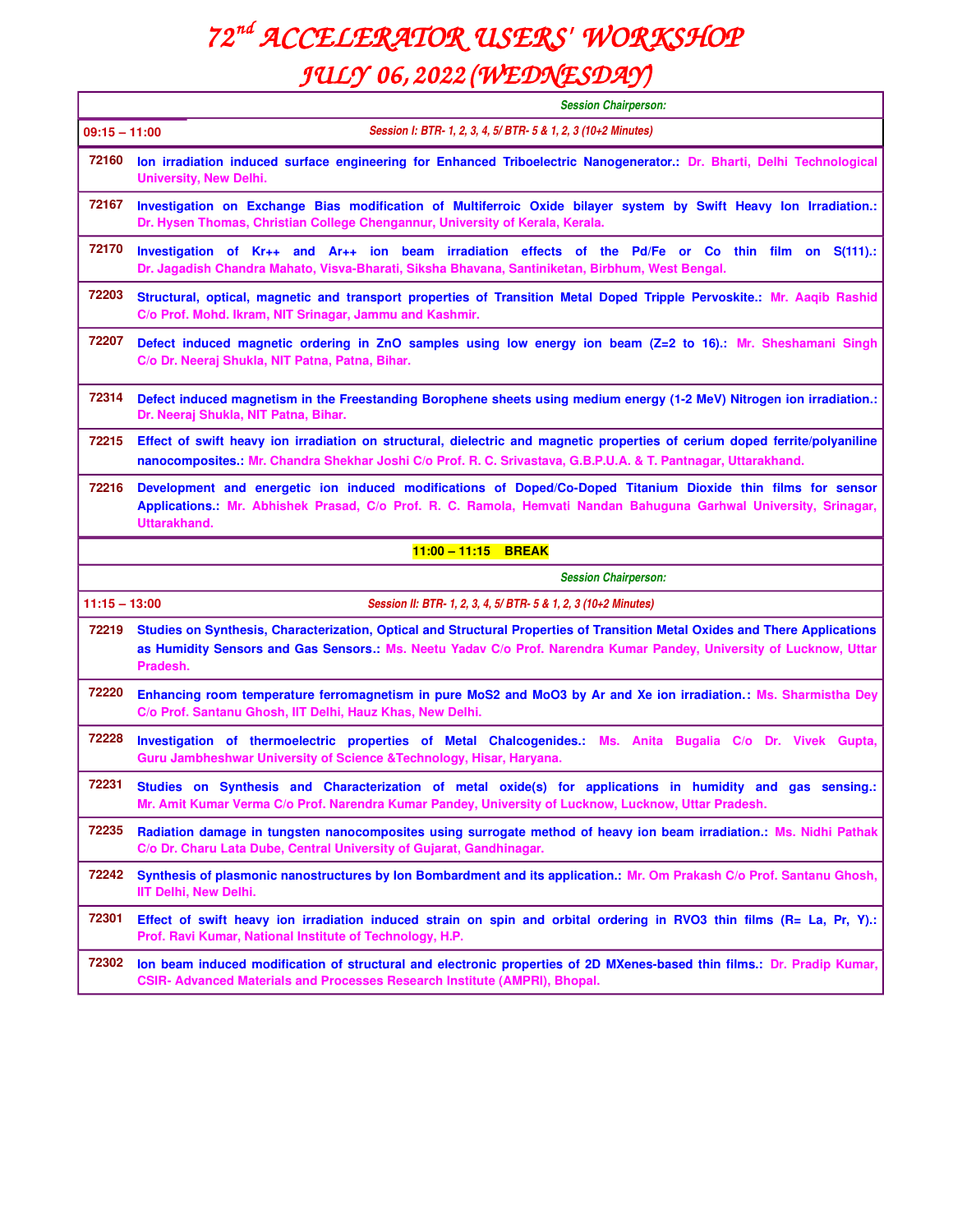| $13:00 - 14:00$<br><b>BREAK</b>                                                     |                                                                                                                                                                                                                                                                         |
|-------------------------------------------------------------------------------------|-------------------------------------------------------------------------------------------------------------------------------------------------------------------------------------------------------------------------------------------------------------------------|
|                                                                                     | <b>Session Chairperson:</b>                                                                                                                                                                                                                                             |
| $14:00 - 16:00$<br>Session III: BTR- 1, 2, 3, 4, 5/ BTR- 5 & 1, 2, 3 (10+2 Minutes) |                                                                                                                                                                                                                                                                         |
| 72305                                                                               | lon Implantation as an alternative to chemical doping in perovskite solar cell fabrication.: Dr. Swapan Kumar Mandal,<br>Visva-Bharati, Siksha-Bhavana, Santiniketan, W.B.                                                                                              |
| 72306                                                                               | Swift heavy ion induced modifications for tailoring the multifunctional properties of DyMnO3 based Heterostructures.:<br>Dr. Bharat R. Kataria, Saurashtra University, Rajkot, Gujarat.                                                                                 |
| 72308                                                                               | Structural and shielding analysis of Irradiation effect on nanocomposite polymer.: Dr. Rajkumar Maroti Lokhande,<br>DNCVPS Shirish Madhukarrao Chaudhari College Jalgaon, Maharashtra.                                                                                  |
| 72309                                                                               | В.<br>Gokul,<br><b>Synthesis</b><br>tetrataenite<br>$(L10-FeNi)$<br>through<br>ion<br>beam<br>irradiation.:<br>Dr.<br>of<br>permanent<br>magnet<br>Kongunadu Arts and Science College, Coimbatore, Tamil Nadu.                                                          |
| 72311                                                                               | lon beam interaction on Combeite Phase Bioactive Material for enhanced Bio-compatibility and bone bonding efficiency.:<br>Prof. S. Balakumar, National Centre for Nanoscience and Nanotechnology, University of Madras, Chennai, Tamil Nadu.                            |
| 72313                                                                               | Role of ion beams in dye sensitized solar cell devices.: Dr. Jeyanthinath Mayandi, School of Chemistry,<br>Madurai Kamaraj University, Tamil Nadu, Madurai.                                                                                                             |
| 72315                                                                               | Mechanism of swift heavy ion beam and low energy ion beam effects on quaternary solar cells.: Dr. Hareesh K,<br>RV College of Engineering, Bangalore.                                                                                                                   |
| 72316                                                                               | Understanding the impact of Swift Heavy Ion (SHI) on nanostructured Zirconia and Hafnia film based devices and tuning of<br>electron affinity.: Dr. Arvind Kumar, Indira Gandhi National Tribal University, Amarkantak (A Central University), MP.                      |
| 72318                                                                               | SHI irradiation induced surface modification of metal-oxide nanophosphors and investigation of luminescence and<br>photoconductivity properties for luminescent and sensing devices.: Dr. Sheo Kumar Mishra, Indira Gandhi Trible University,<br><b>Amarkantak M.P.</b> |
| 72319                                                                               | Effect swift heavy ion irradiation on structural, electrical and magnetic properties of Co doped LaMnO3 thin films.:<br>Dr. Farooq Hussain Bhat, IUST, Awantipora, J&K.                                                                                                 |
|                                                                                     | 16:00 - 16:15 BREAK                                                                                                                                                                                                                                                     |
|                                                                                     | <b>Session Chairperson:</b>                                                                                                                                                                                                                                             |
| $16:15 - 17:00$                                                                     | Session IV: BTR- 1, 2, 3, 4, 5/ BTR- 5 & 1, 2, 3 (10+2 Minutes)                                                                                                                                                                                                         |
| 72321                                                                               | Study the impact of Swift heavy ion irradiation on Molybdenum disulfide (MoS2) for Application as Gas Sensor.:<br>Dr. Vinay Kumar, CCS Haryana Agricultural University, Haryana.                                                                                        |
| 72322                                                                               | Study of ion irradiation-induced disorder in nuclear ceramics for immobilization of radionuclides waste.: Prof. Ranjana Jha,<br>Netaji Subhas University of Technology, Dwarka, Delhi.                                                                                  |
| 72323                                                                               | Tailoring electrical and optical absorption characteristics and electronic energy band structure of TiO2/ZnO nanostructures<br>through high energy ion beam.: Prof. Ratnesh Gupta, School of Instrumentation, Devi Ahilya University, Indore.                           |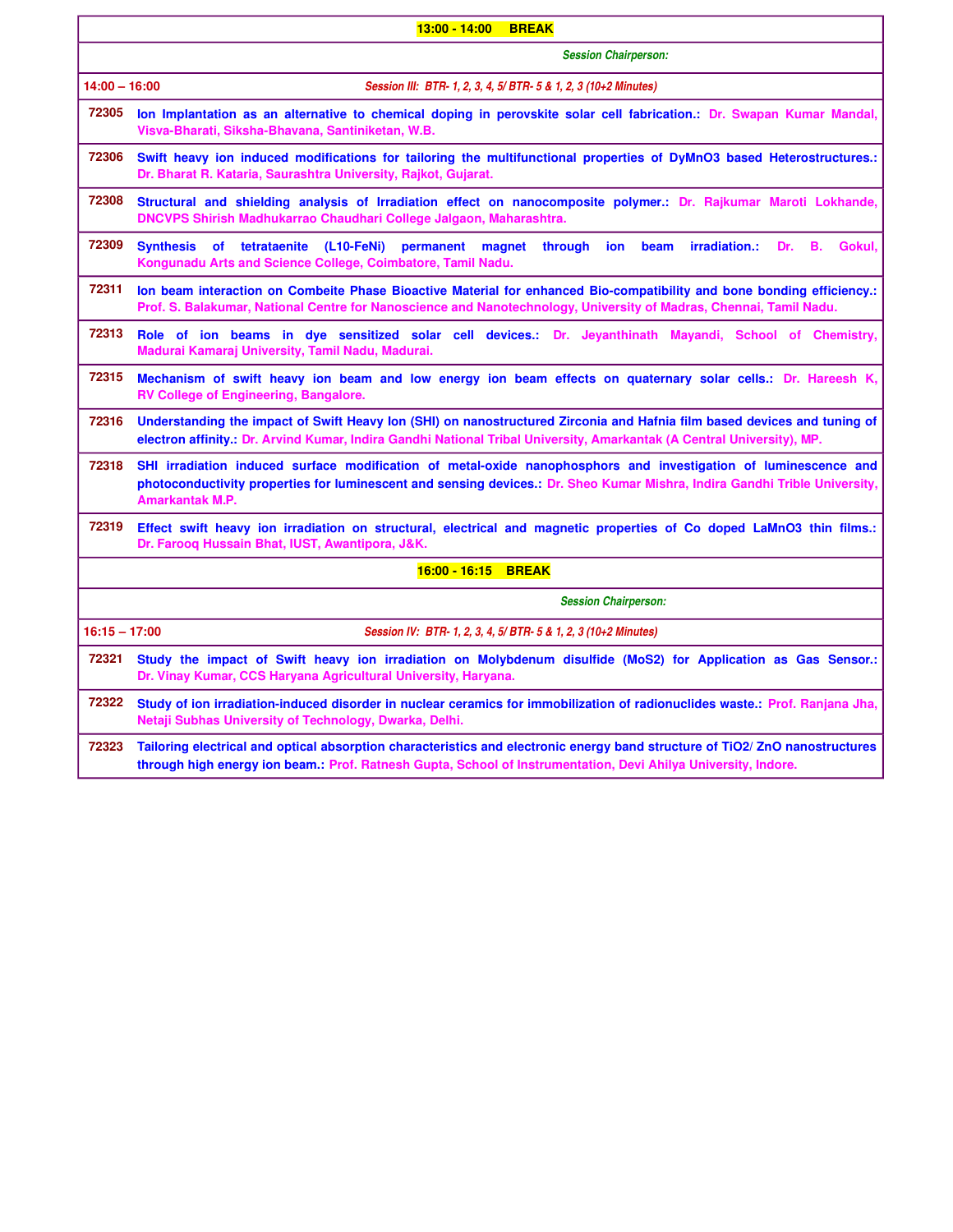# *72 nd ACCELERATOR USERS' WORKSHOP*

### *JULY 07, 2022 (THURSDAY)*

|                     | <b>Session Chairperson:</b>                                                                                                                                                                                                                                                                                                                                                                                          |  |  |
|---------------------|----------------------------------------------------------------------------------------------------------------------------------------------------------------------------------------------------------------------------------------------------------------------------------------------------------------------------------------------------------------------------------------------------------------------|--|--|
|                     | Session I: BTR- 1, 2, 3, 4, 5/ BTR- 5 & 1, 2, 3 (10+2 Minutes)<br>$09:15 - 11:00$                                                                                                                                                                                                                                                                                                                                    |  |  |
| 72304<br>&<br>72502 | Photocurrent performance of ion implanted Iron Pyrite (FeS2) thin film as hole transport layer for the CZTS based solar cell.:<br>Dr. K. Senthilkumar, National Institute of Technology Meghalaya, Shillong, Meghalaya.                                                                                                                                                                                              |  |  |
| 72307<br>&<br>72507 | Z-scheme<br><b>WS2-WO3</b><br>and TiO2-WS2<br>nanostructures for Hydrogen<br>evolution<br>investigation.:<br>based<br>reaction<br>Dr. Himani Sharma, Doon University, Kedarpur, Uttarakhand.                                                                                                                                                                                                                         |  |  |
| 72317<br>&<br>72513 | Tailoring multiferroic and magnetodielectric properties of DyMnO3 thin films using ion irradiation and implantation.:<br>Dr. Ashish B. Ravalia, Saurashtra University, Rajkot, Gujarat.<br>Tailoring multiferroic and magnetodielectric properties of DyMnO3 thin films using ion implantation.: Dr. Ashish B. Ravalia,<br>Department of Nanoscience and Advanced Materials, Saurashtra University, Rajkot, Gujarat. |  |  |
| 72504               | Effect of Ag and Au ion implantation on the optical properties of Alkali Borophosphate glasses.: (Copy of 72501):<br>Dr. S. Shanmuga Sundari, PSGR Krishnammal College for Women, Peelamedu, Coimbatore, Tamil Nadu.                                                                                                                                                                                                 |  |  |
| 72508               | Improvisation of thermoelectric property of BaSnO3 ceramics using ion implantation.: Dr. S. Shanmuga Sundari, PSGR<br>Krishnammal College for Women, Peelamedu, Coimbatore, Tamil Nadu.                                                                                                                                                                                                                              |  |  |
| 72509               | Ion-implantation induced local electronic structure amendment for enhancing the PCE of perovskite based photo-voltaic<br>devices.: Dr. Aditya Sharma, Manav Rachna University, Faridabad, Haryana.                                                                                                                                                                                                                   |  |  |
| 72510               | Lithium doped in diamond: Investigations on electrical, optical and field emission properties, lattice distortions lithium<br>diffusion and next generation device applications.: Prof. M. S. Ramachandra Rao (FlnstP), Indian Institute of Technology<br>Madras.                                                                                                                                                    |  |  |
| 72512               | Hunting for shallow n-type donor in diamond for realization of diamond p-n junctions for practical use and study of electrical<br>and optical properties of diamond with S, NO (Nitrogen-Oxygen co-doping) ion-implantation.: Prof. M. S. Ramachandra Rao,<br>FinstP, Indian Institute of Technology (IIT), Madras.                                                                                                  |  |  |
|                     | $11:00 - 11:15$ BREAK                                                                                                                                                                                                                                                                                                                                                                                                |  |  |
|                     | <b>Session Chairperson:</b>                                                                                                                                                                                                                                                                                                                                                                                          |  |  |
| $11:15 - 13:00$     | Session II: BTR- 1, 2, 3, 4, 5/ BTR- 5 & 1, 2, 3 (10+2 Minutes)                                                                                                                                                                                                                                                                                                                                                      |  |  |
| 72503               | Tuning of photoactivity of efficient modified Brownmillerites by swift heavy ion irradiation for energy and environmental<br>applications.: (Copy of 72208/72403): Dr. Shubra Singh, Crystal Growth Centre, Anna University, Chennai, Tamil Nadu.                                                                                                                                                                    |  |  |
| 72514               | Effect of ion implantation on chalcopyrite and kesterite based materials for efficient solar cell applications.:<br>Dr. K. Sethuraman, Central University of Tamil Nadu, Neelakudi, Thiruvarur, Tamil Nadu.                                                                                                                                                                                                          |  |  |
| 72515               | Investigation of nitrogen related non-equilibrium defects in β-Ga2O3.: Dr. Saptarshi Pal, GLA University Mathura, U.P.                                                                                                                                                                                                                                                                                               |  |  |
| 72516               | Influence of low energy (KeV) ion irradiation on structural and optical properties of Ta2O5 nanostructures towards gas<br>sensing application.: Dr. Deshraj Meena, Delhi Technological University Delhi.                                                                                                                                                                                                             |  |  |
| 72517               | Investigation of fragmentation dynamics of Ozone subjected under low energy ion beam irradiation.: Dr. Vishant Kumar,<br>Inter University Accelerator Centre, New Delhi.                                                                                                                                                                                                                                             |  |  |
| 72518               | Ion beam engineered 2D hybrid nanomaterials for gas sensing studies.: Dr. Shyamal Chatterjee, IIT Bhubaneswar, Odisha.                                                                                                                                                                                                                                                                                               |  |  |
| 72519               | Microstructurally engineered nanocrystalline Calcium Phosphates for Biosensing Applications.: Prof. Sekar C,<br>Alagappa University, Karaikudi, Tamil Nadu.                                                                                                                                                                                                                                                          |  |  |
| 72505               | Induced M-shell X-Ray Production Cross-section measurement at low energies on heavy Z targets.: Dr. Amandeep Singh,<br>University Institute of Sciences, Chandigarh University, Punjab.                                                                                                                                                                                                                              |  |  |